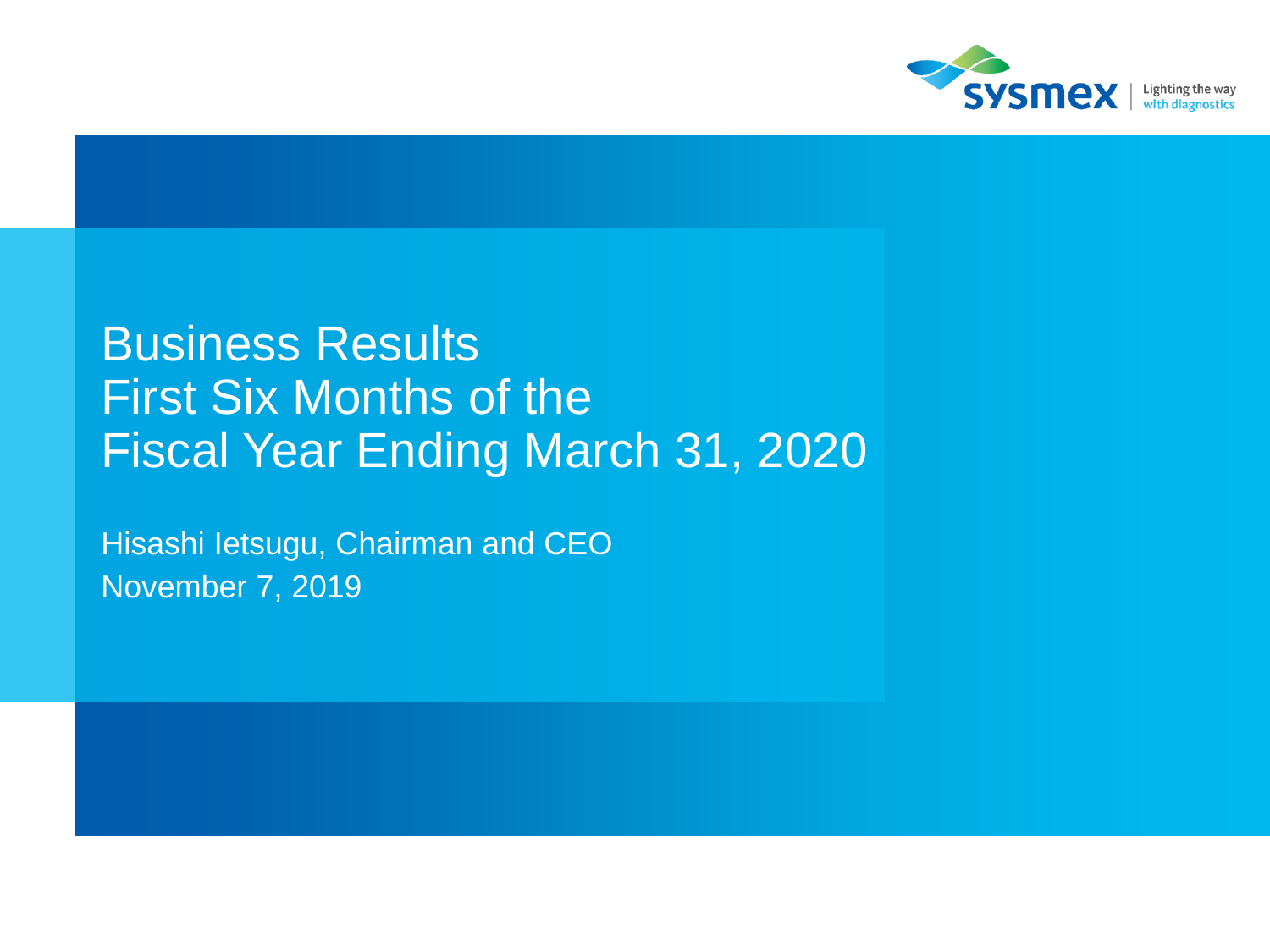#### **Change in the Information Disclosed in Presentation Materials**

- We have disclosed information by geographic region through the third quarter of the fiscal year ended March 31, 2019. From this fiscal year, we have changed to the disclosure of information by destination.
- Sales and operating profit by geographic region are provided for reference.

The Sysmex Group adopted International Financial Reporting Standards (IFRS) in the fiscal year ended March 31, 2017. Figures are disclosed in compliance with IFRS.

#### **Forward-Looking Statements**

This material contains forward-looking statements about Sysmex Corporation and its Group companies (the Sysmex Group). These forward-looking statements are based on the current judgments and assumptions of the Sysmex Group in light of the information currently available to it. Uncertainties inherent in such judgments and assumptions, the future course of our business operations and changes in operating environments both in Japan and overseas may cause our actual results, performance, achievements, or financial position to be materially different from any future results, performance, achievements or financial position either expressed or implied within these forward-looking statements.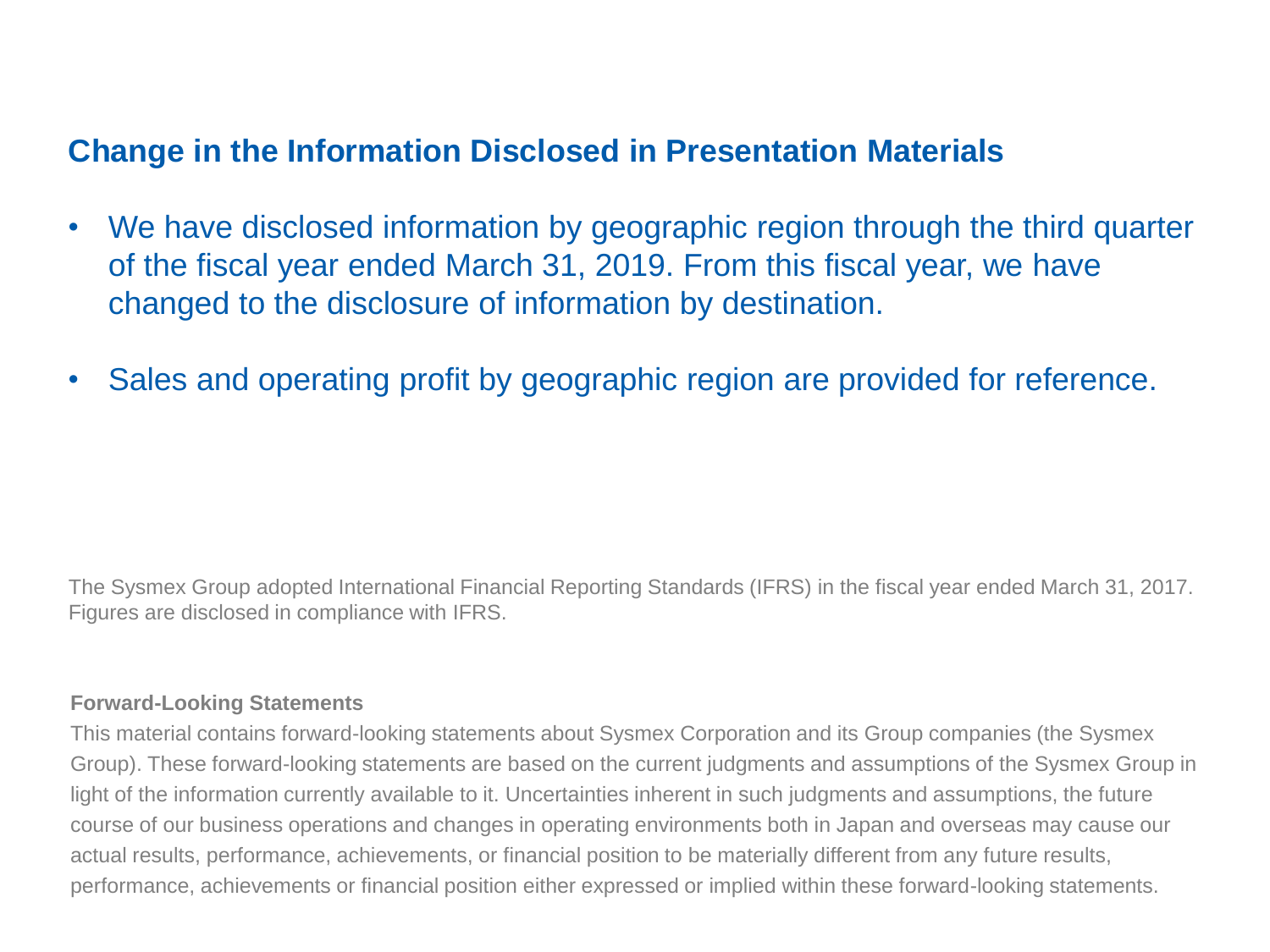

### Index

- 1. Financial Highlights for the First Six Months of the Fiscal Year Ending March 31, 2020
- 2. Consolidated Earnings Forecast for the Fiscal Year Ending March 31, 2020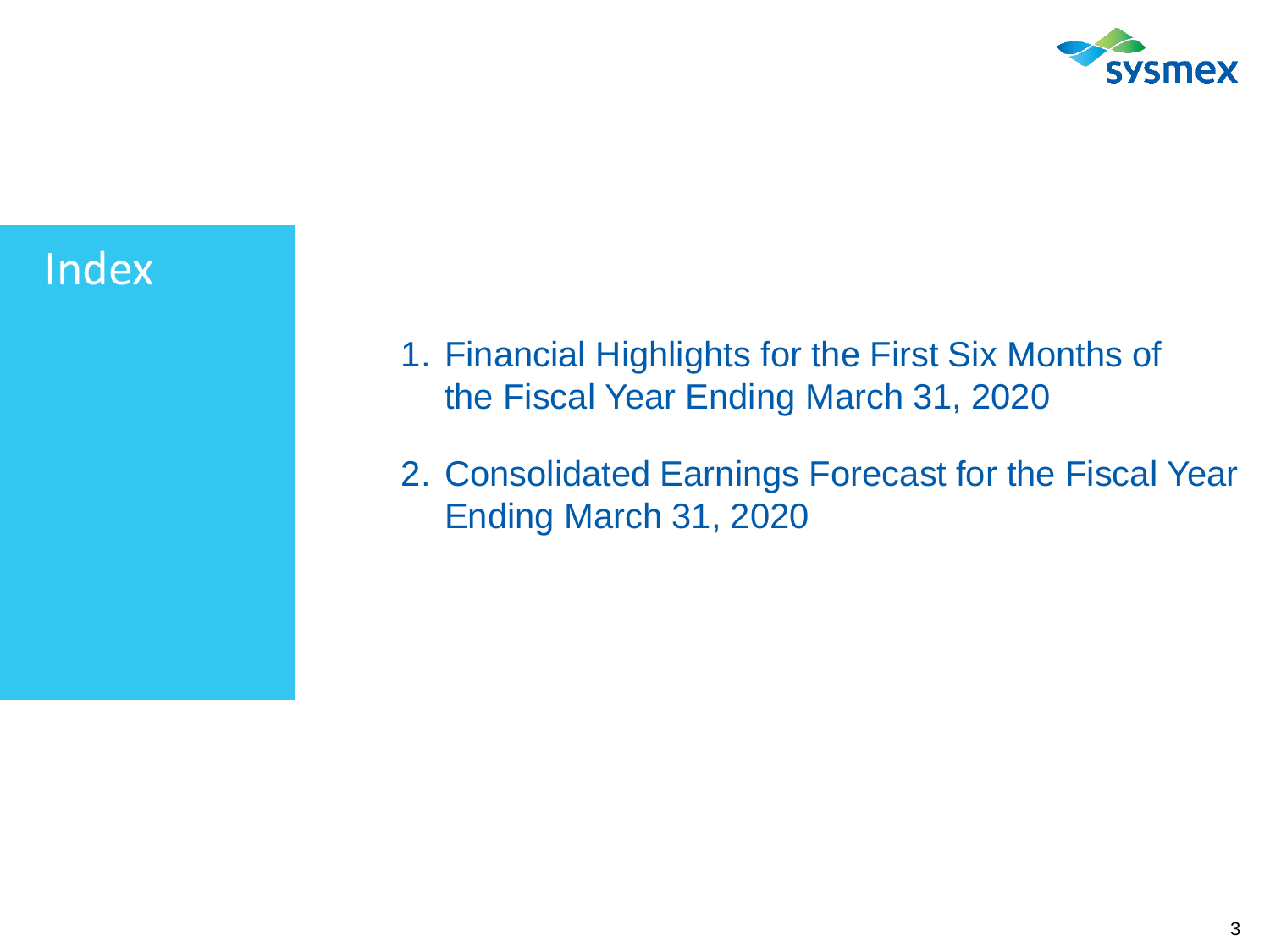

## 1. Financial Highlights for the First Six Months of the Fiscal Year Ending March 31, 2020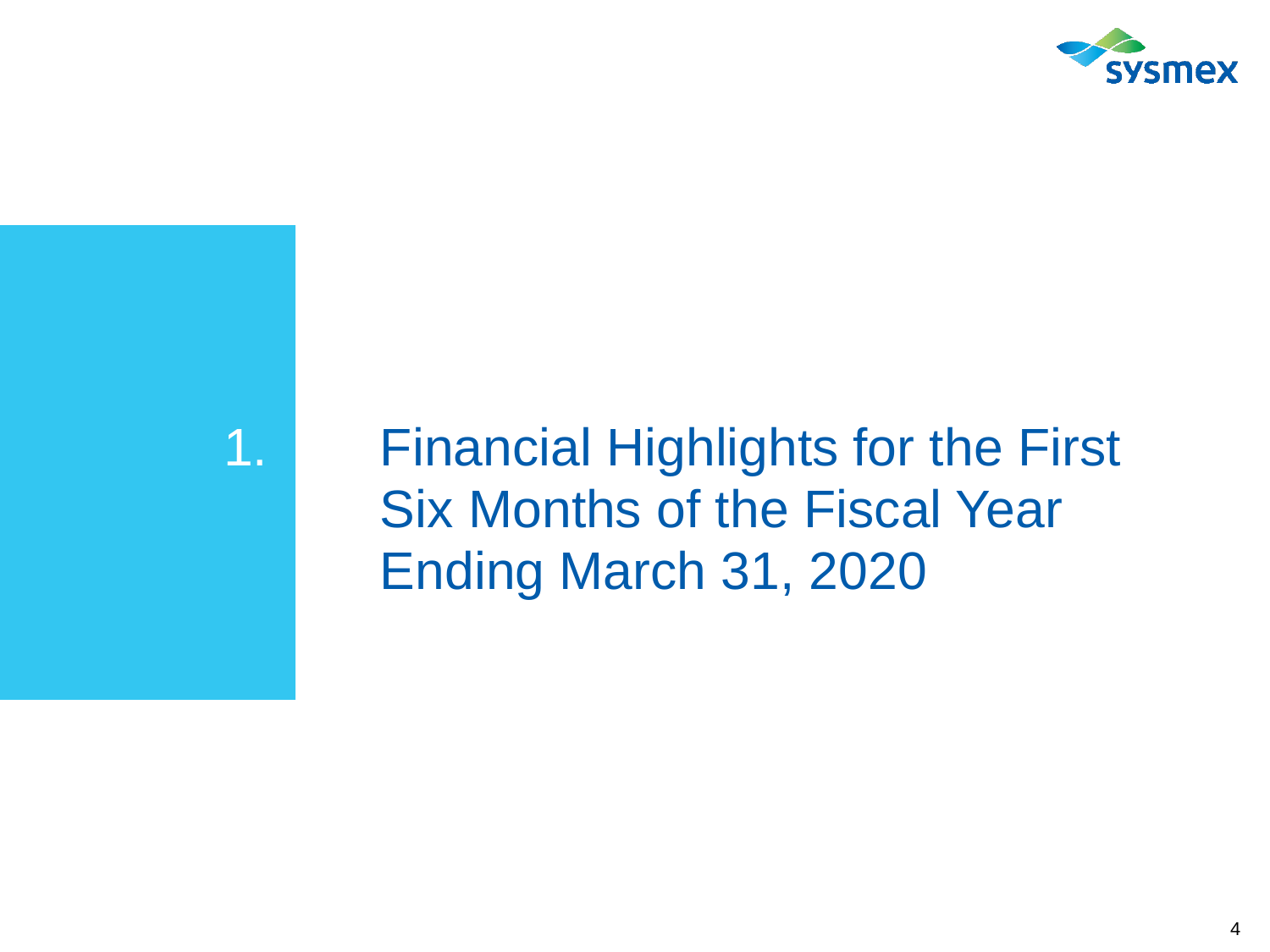### Financial Highlights



**YoY (Previous period = 100%)**

(Billions of yen) (Billions of yen)

|                                      |                                                | <b>First six months of</b><br>fiscal year ending<br><b>March 31, 2020</b> |              | First six months of<br>fiscal year ended<br>March 31, 2019                                                                 |       | <b>YoY (Previou</b><br>$period =$<br>100%) |
|--------------------------------------|------------------------------------------------|---------------------------------------------------------------------------|--------------|----------------------------------------------------------------------------------------------------------------------------|-------|--------------------------------------------|
| 142.9<br>136.1<br>131.1              |                                                | <b>Results</b>                                                            | <b>Ratio</b> | <b>Results</b>                                                                                                             | Ratio |                                            |
| 121.7<br>118.7                       | Net sales                                      | 142.9                                                                     | 100%         | 136.1                                                                                                                      | 100%  | 105.0%                                     |
|                                      | Cost of sales                                  | 65.4                                                                      | 45.8%        | 59.6                                                                                                                       | 43.8% | 109.7%                                     |
| 28.0<br>28.5<br>29.7<br>27.8         | SG&A expenses                                  | 40.0                                                                      | 28.0%        | 39.7                                                                                                                       | 29.2% | 100.6%                                     |
| 27.0                                 | R&D expenses                                   | 10.4                                                                      | 7.3%         | 8.7                                                                                                                        | 6.4%  | 119.4%                                     |
|                                      | Other income<br>(expenses)                     | 0.7                                                                       | 0.5%         | 0.5                                                                                                                        | 0.4%  | 145.1%                                     |
|                                      | Operating profit                               | 27.8                                                                      | 19.4%        | 28.5                                                                                                                       | 20.9% | 97.5%                                      |
|                                      | Profit attributable to<br>owners of the parent | 17.5                                                                      | 12.3%        | 19.4                                                                                                                       | 14.3% | 90.3%                                      |
| 2018<br>2017<br>2019<br>2020<br>2016 | <b>Net sales:</b>                              |                                                                           |              | Net sales rose, due to favorable performance in Japan and each<br>overseas region, despite the impact of yen appreciation. |       |                                            |

(First six months of years to March 31)

Net sales

Operating profit

Profit attributable to owners of the parent

|      | <b>First six months of First six months of</b><br>fiscal year ending<br><b>March 31, 2020</b> | fiscal year ended<br>March 31, 2019 |
|------|-----------------------------------------------------------------------------------------------|-------------------------------------|
| 1USD | ¥108.6                                                                                        | ¥110.3                              |
| 1EUR | ¥121.4                                                                                        | ¥129.9                              |
| 1CNY | ¥15.7                                                                                         | ¥16.8                               |

 **Operating profit:** Operating profit was down although gross profit rose as a result of the sales increase, due to yen appreciation and higher R&D expenses.

Exchange rate fluctuations reduced net sales ¥6.24 billion and operating profit ¥2.04 billion. At the exchange rates prevailing one year earlier, net sales would have been up 9.6% year on year, and operating profit up 4.7%.

 **Profit attributable to owners of the parent:** Profit was down due to the impact of an exchange rate loss and a higher tax rate.

**Exchange loss (gains):** Loss of ¥1.67 billion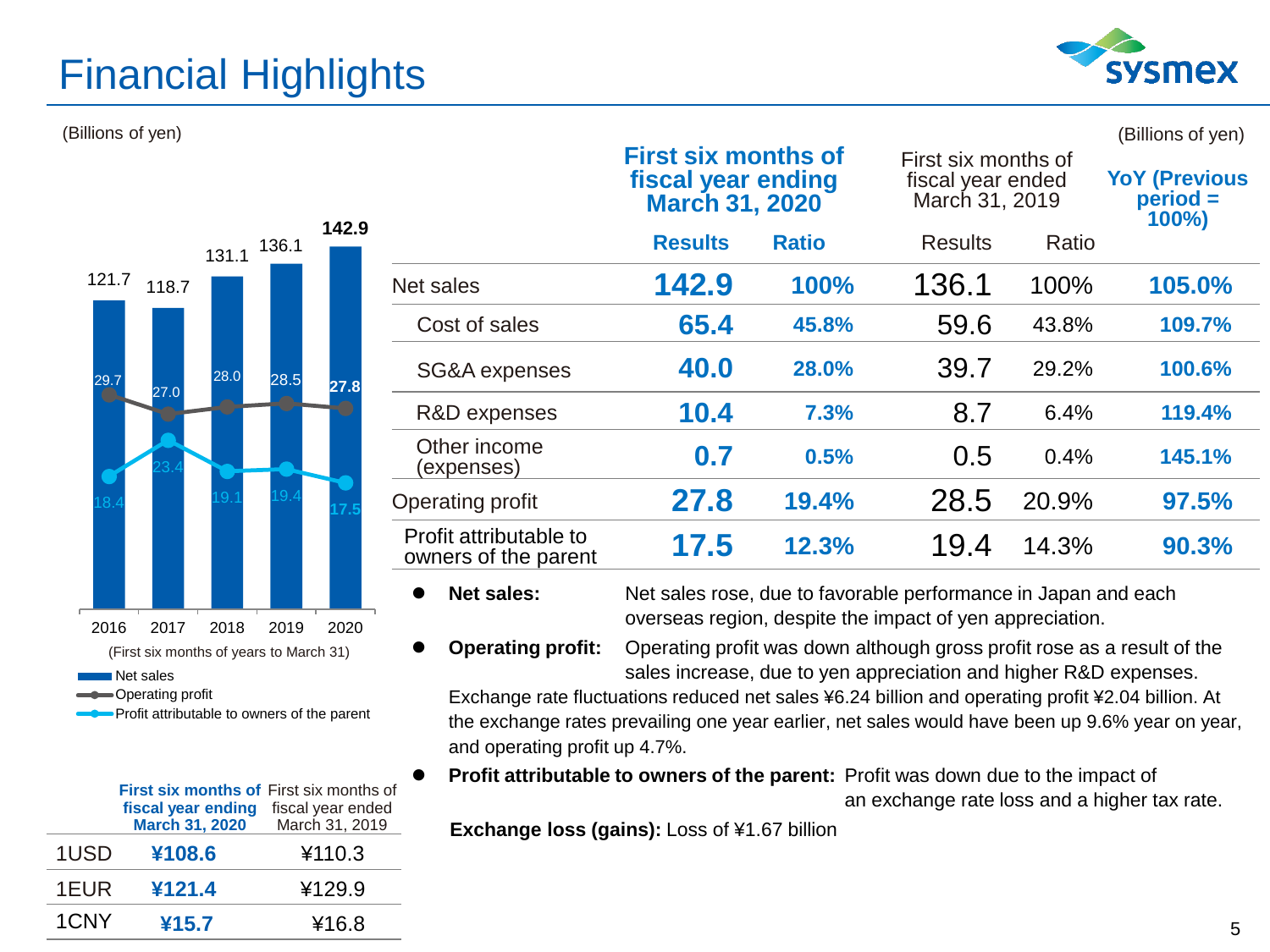

|             | <b>First six months of</b><br>fiscal year ending<br><b>March 31, 2020</b> |              |           | First six months of<br>fiscal year ended<br>March 31, 2019 | Net Sales by Destination<br>(Billions of yen) |
|-------------|---------------------------------------------------------------------------|--------------|-----------|------------------------------------------------------------|-----------------------------------------------|
|             | <b>Results</b>                                                            | <b>Ratio</b> | Yen basis | Local currency<br>basis                                    | Japan FX impact                               |
| Net sales   | 142.9                                                                     | 100.0%       | 105.0%    | 109.6%*                                                    | 1.7<br><b>AP</b><br>China 1.3<br>$-6.2$       |
| Americas    | 32.7                                                                      | 22.9%        | 104.4%    | 106.1%                                                     | 3.7<br><b>EMEA</b>                            |
| <b>EMEA</b> | 37.5                                                                      | 26.3%        | 104.4%    | 111.6%                                                     | 4.1<br><b>Americas</b><br>2.0                 |
| China       | 37.4                                                                      | 26.2%        | 103.3%    | 110.4%                                                     | 142.9                                         |
| <b>AP</b>   | 12.5                                                                      | 8.7%         | 107.8%    | 112.0%*                                                    | 136.1                                         |
| Japan       | 22.6                                                                      | 15.9%        | 108.4%    |                                                            | $+6.7$ billion                                |

Year-on-year increase on a yen basis, excluding the impact of exchange rate fluctuations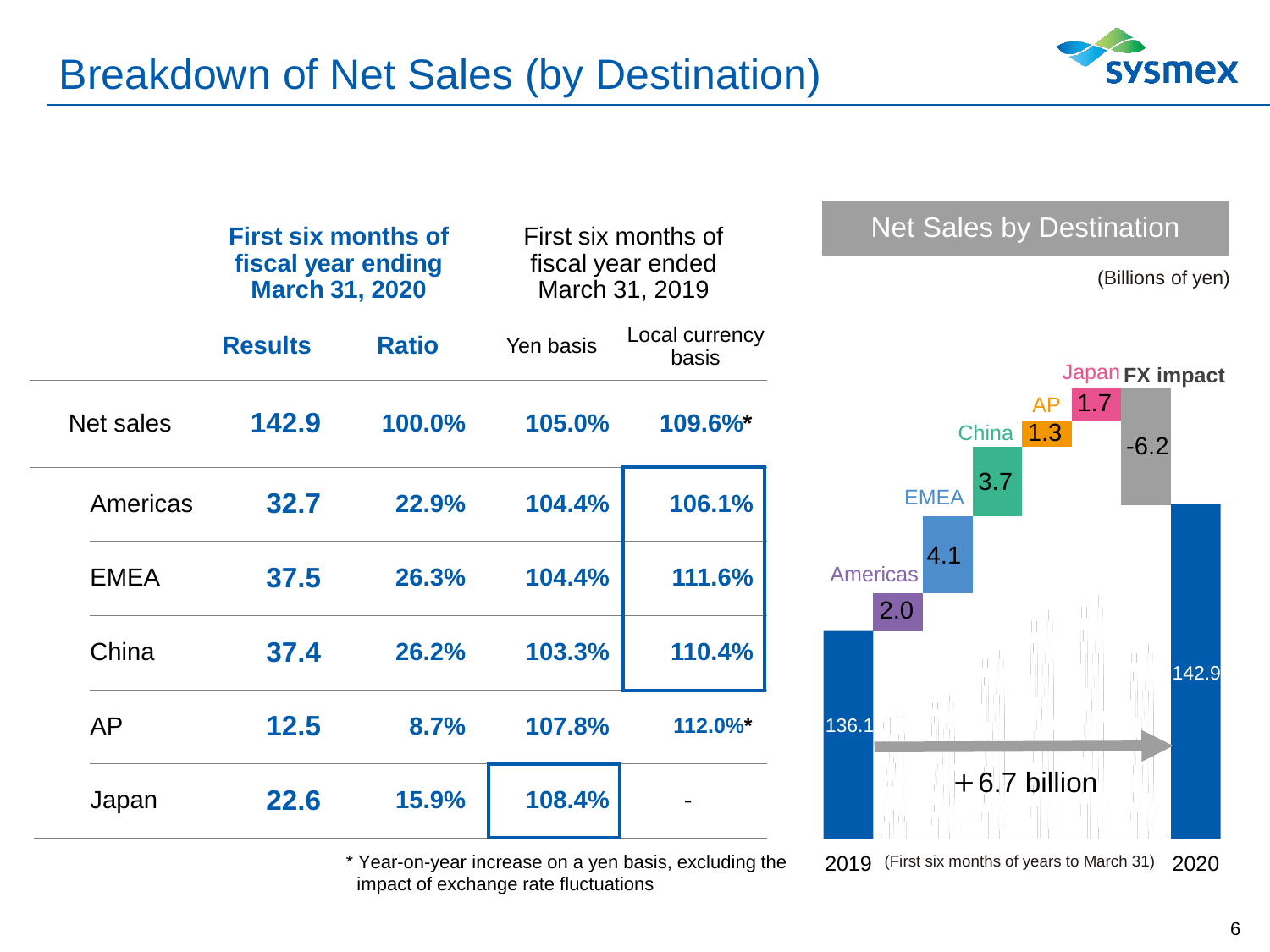### Sales by Business and Product Type



(Billions of yen)

|           |  |                           | First six months of fiscal year<br>ending March 31, 2020 |        | First six months of fiscal year<br>ended March 31, 2019 |        | <b>YoY</b> (Previous | YoY at previous<br>year's rate |
|-----------|--|---------------------------|----------------------------------------------------------|--------|---------------------------------------------------------|--------|----------------------|--------------------------------|
|           |  |                           | <b>Results</b>                                           | Ratio  | <b>Results</b>                                          | Ratio  | $period = 100\%)$    |                                |
|           |  | Hematology                | 89.4                                                     | 62.6%  | 84.5                                                    | 62.1%  | 105.9%               | 110.4%                         |
|           |  | <b>Hemostasis</b>         | 22.8                                                     | 16.0%  | 23.0                                                    | 16.9%  | 99.4%                | 104.4%                         |
|           |  | <b>Urinalysis</b>         | 10.0                                                     | 7.0%   | 9.4                                                     | 6.9%   | 106.0%               | 111.5%                         |
| List      |  | Immunochemistry           | 6.8                                                      | 4.8%   | 6.2                                                     | 4.6%   | 109.2%               | 113.6%                         |
|           |  | <b>Clinical chemistry</b> | 1.4                                                      | 1.0%   | 1.5                                                     | 1.1%   | 92.5%                | 94.3%                          |
| buysiness |  | <b>FCM</b> business       | 0.7                                                      | 0.5%   | 0.7                                                     | 0.5%   | 104.0%               | 109.1%                         |
|           |  | <b>IVD</b> and others     | 6.6                                                      | 4.6%   | 5.9                                                     | 4.4%   | 110.8%               | 113.5%                         |
|           |  | <b>IVD business</b>       | 138.0                                                    | 96.5%  | 131.5                                                   | 96.6%  | 105.0%               | 109.5%                         |
|           |  | <b>LS business</b>        | 4.9                                                      | 3.5%   | 4.6                                                     | 3.4%   | 105.7%               | 111.7%                         |
|           |  | <b>Total sales</b>        | 142.9                                                    | 100.0% | 136.1                                                   | 100.0% | 105.0%               | 109.6%                         |
|           |  |                           |                                                          |        |                                                         |        |                      |                                |

|                         | <b>Instruments</b>                                                            | 36.0  | 25.2%  | 35.5  | 26.1%  | 101.4%                | 105.9%             |
|-------------------------|-------------------------------------------------------------------------------|-------|--------|-------|--------|-----------------------|--------------------|
| ల్గా                    | Reagents                                                                      | 84.2  | 58.9%  | 81.6  | 59.9%  | 103.3%                | 107.9%             |
| prduct                  | (Excluding the impact of reclassifying products in China)*<br><b>Services</b> | 17.7  | 12.4%  | 15.4  | 11.3%  | $(105.9\%)$<br>114.7% | (110.7%)<br>118.5% |
| o,                      | (Excluding the impact of reclassifying products in China)*                    |       |        |       |        | (101.5%)              | $(104.9\%)$        |
| $\overline{\mathrm{G}}$ | <b>Others</b>                                                                 | 4.9   | 3.5%   | 3.6   | 2.7%   | 137.7%                | 144.5%             |
|                         | <b>Total sales</b>                                                            | 142.9 | 100.0% | 136.1 | 100.0% | 105.0%                | 109.6%             |

\* In China, some sales included in "reagents" and "others" through the second quarter of the fiscal year ended March 31, 2019 were reclassified to "services" from the third quarter.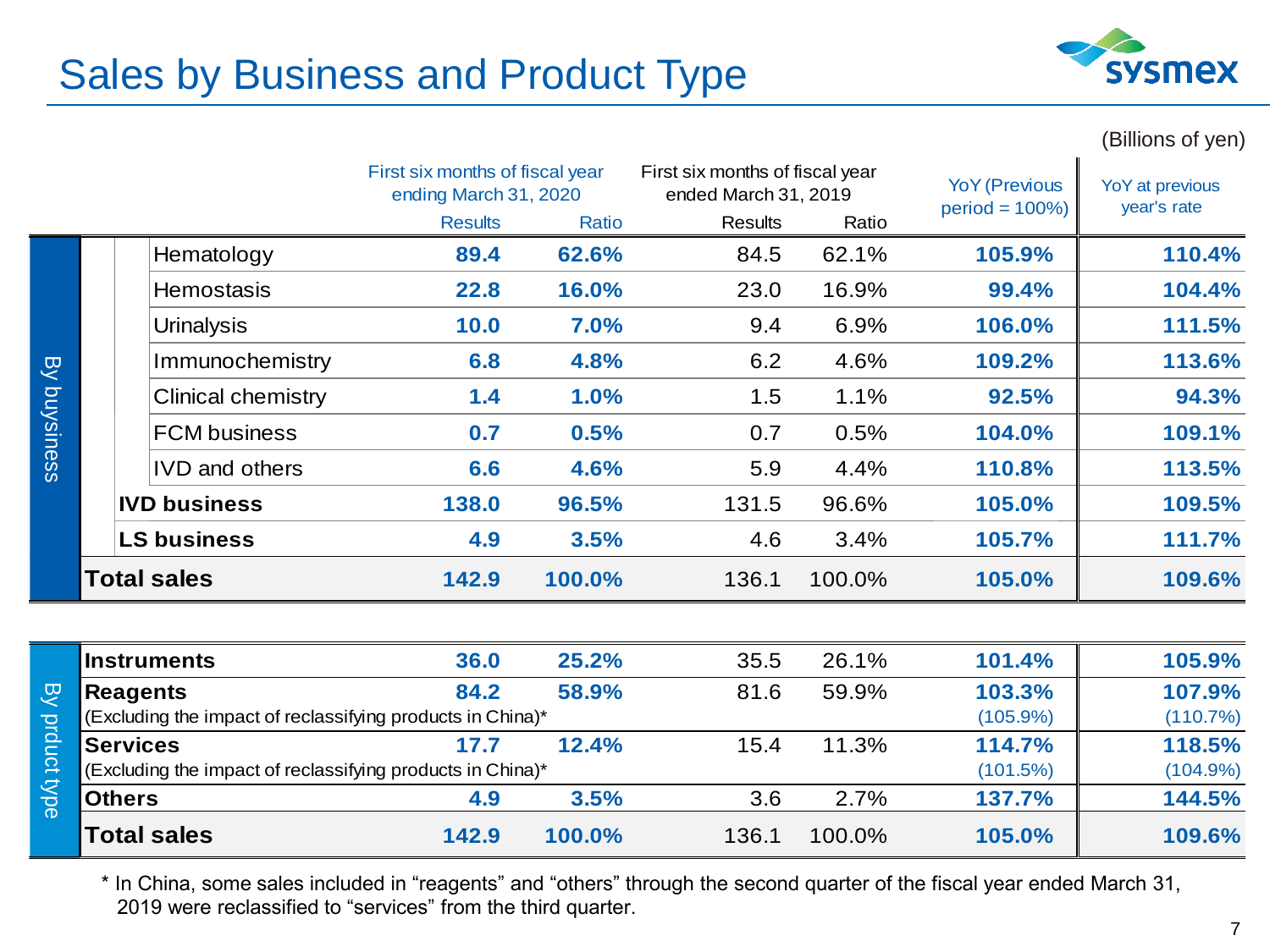### Breakdown of Operating Profit





FX impact:  $-42.0$  billion

(Cost of sales: ¥0.15 billion; SG&A expenses: ¥0.22 billion; R&D expenses: ¥0.66 billion)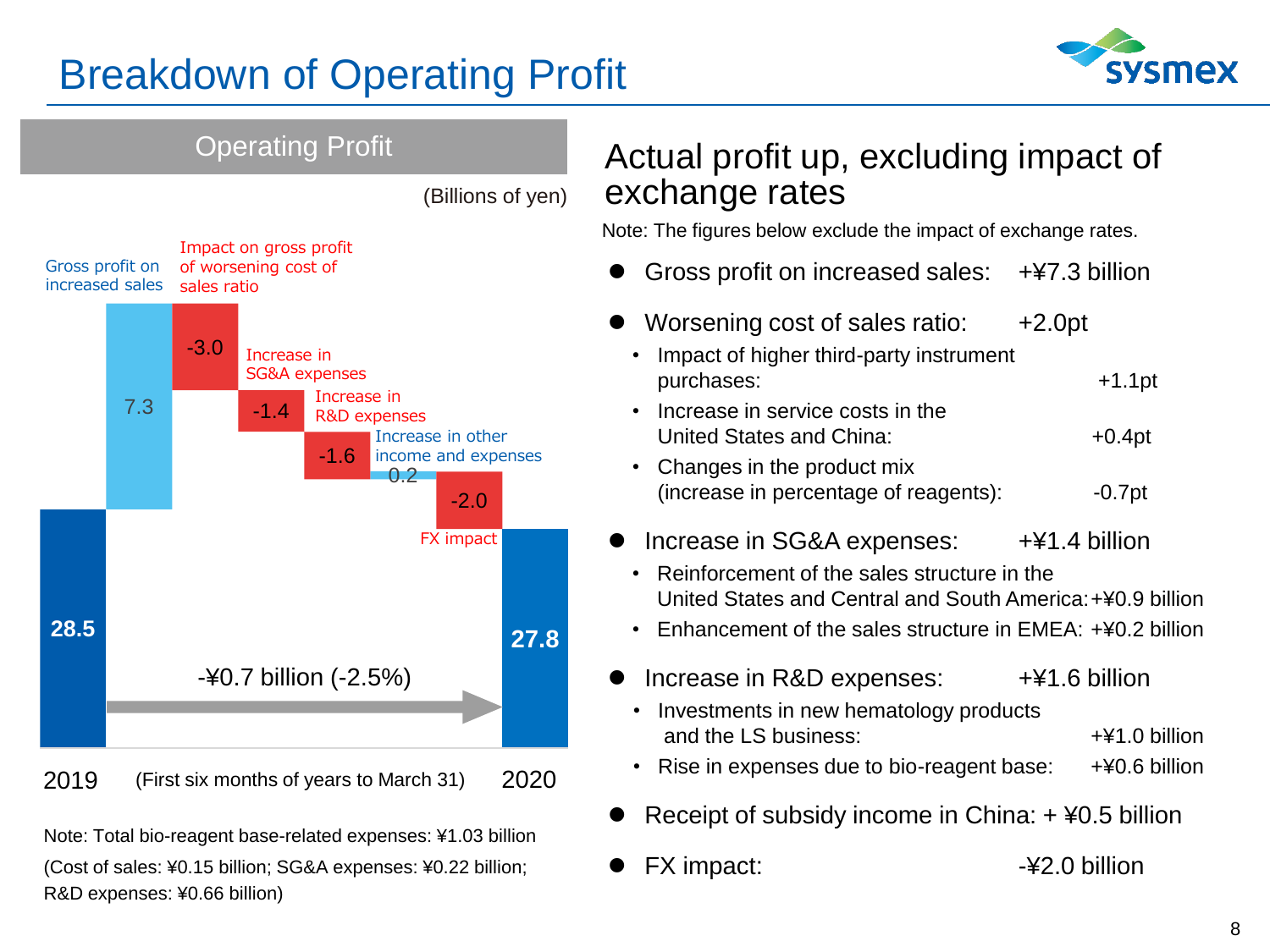### Breakdown of Assets and Liabilities/Equity





Note: The application of IFRS16 affected property, plant and equipment; current liabilities; and non-current liabilities.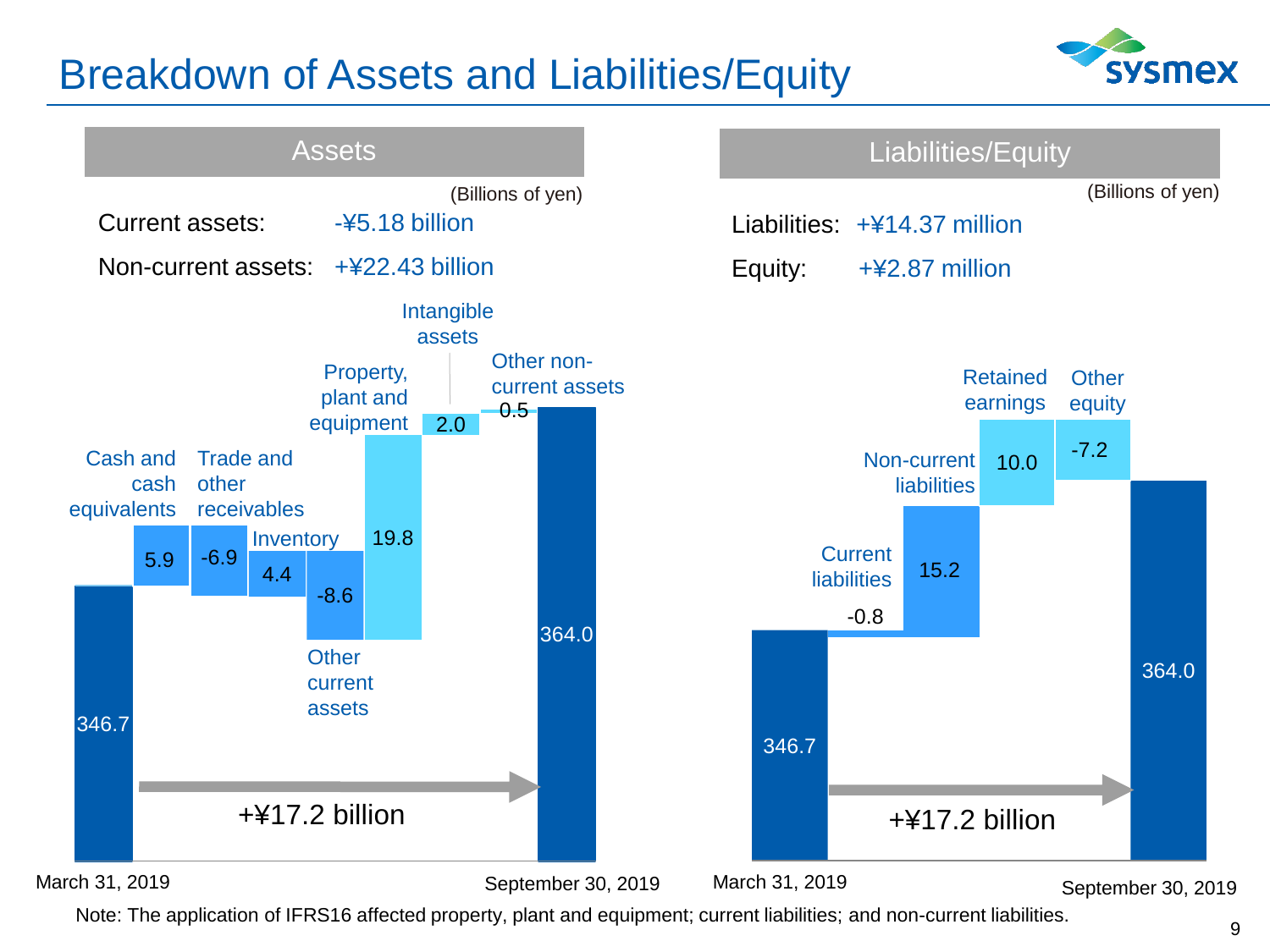### Consolidated Cash Flows





for the first six months of the year ending March 31, 2020.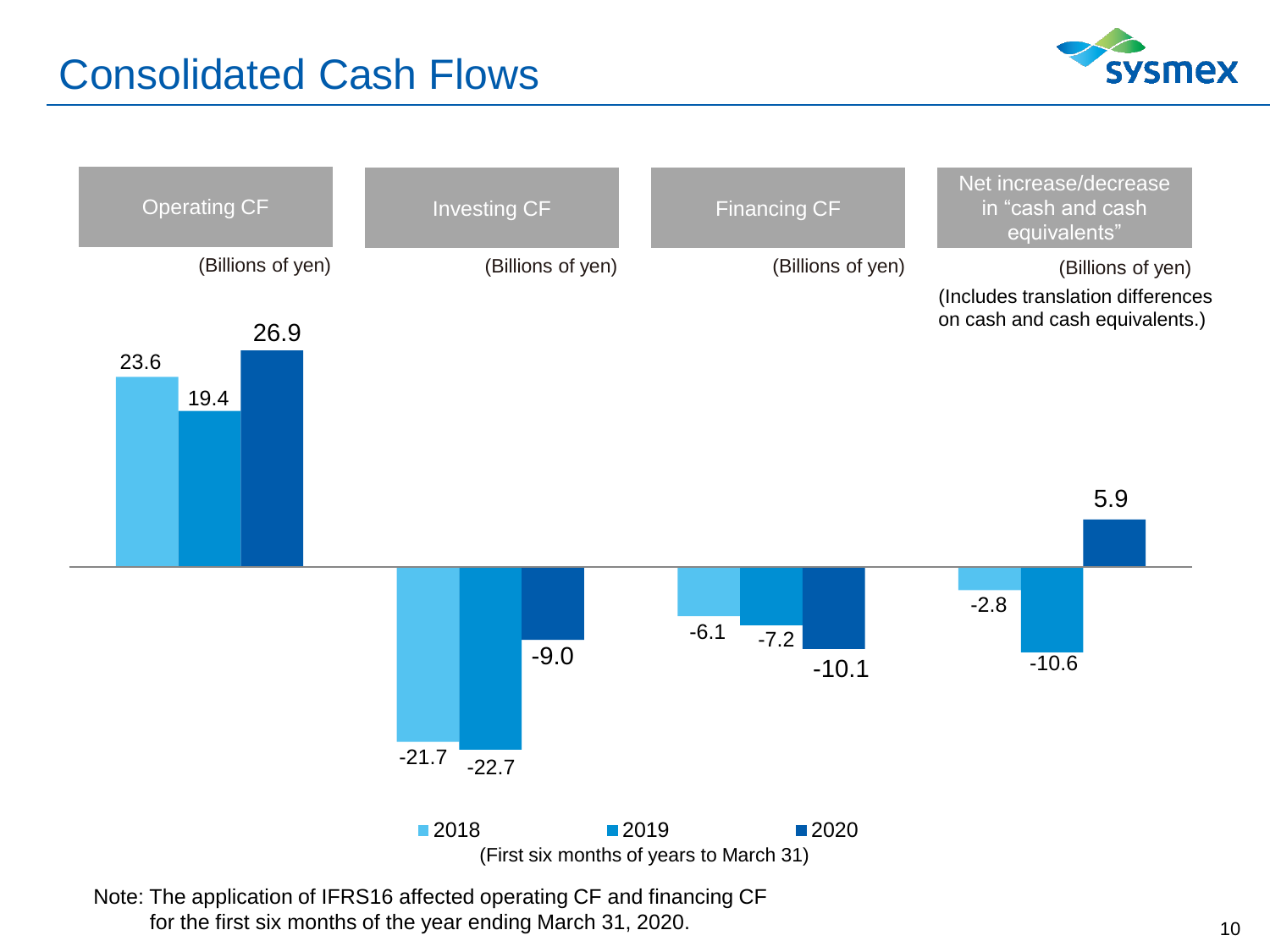### **Topics**

#### IVD Business

- Sysmex Receives Large Order in the Hematology Field from a Prominent US Commercial Lab
- Sysmex Obtains Multiple Large Orders in India's Hematology Market, Where We Revised the Sales Structure in April
- In Q3, Sysmex to Launch a New Sales Structure in the Mid/Low-End Hematology Markets in Brazil
- World Anti-Doping Agency Coordinates Global Implementation of Sysmex Analyzers at All Blood Laboratories

#### Life Science Business

- In Q2, Sysmex Begins Accepting Orders for the Oncopanel System for Use in Cancer Gene Profiling, Which Has Received Insurance Coverage
- Sysmex Obtains First Manufacturing and Marketing Approval in Japan for Blood-Based RAS Gene Mutation Testing for Colorectal Cancer
- Development of a Fully Automated Measurement Method for Soluble Immune Checkpoint Molecules (sPD-1, sPD-L1 and sCTLA-4)

#### **Other**

- Sysmex Opens Technopark East Site, a Bio-Diagnostic Reagent Base
- Sysmex and Osaka University Sign Comprehensive Collaboration Agreement to Foster Innovation in the Healthcare Field
- Sysmex Selected for Inclusion in the Dow Jones Sustainability World Index for the Fourth Consecutive Year





RAS CRC kit



Analyzer used by the World Anti-Doping Agency



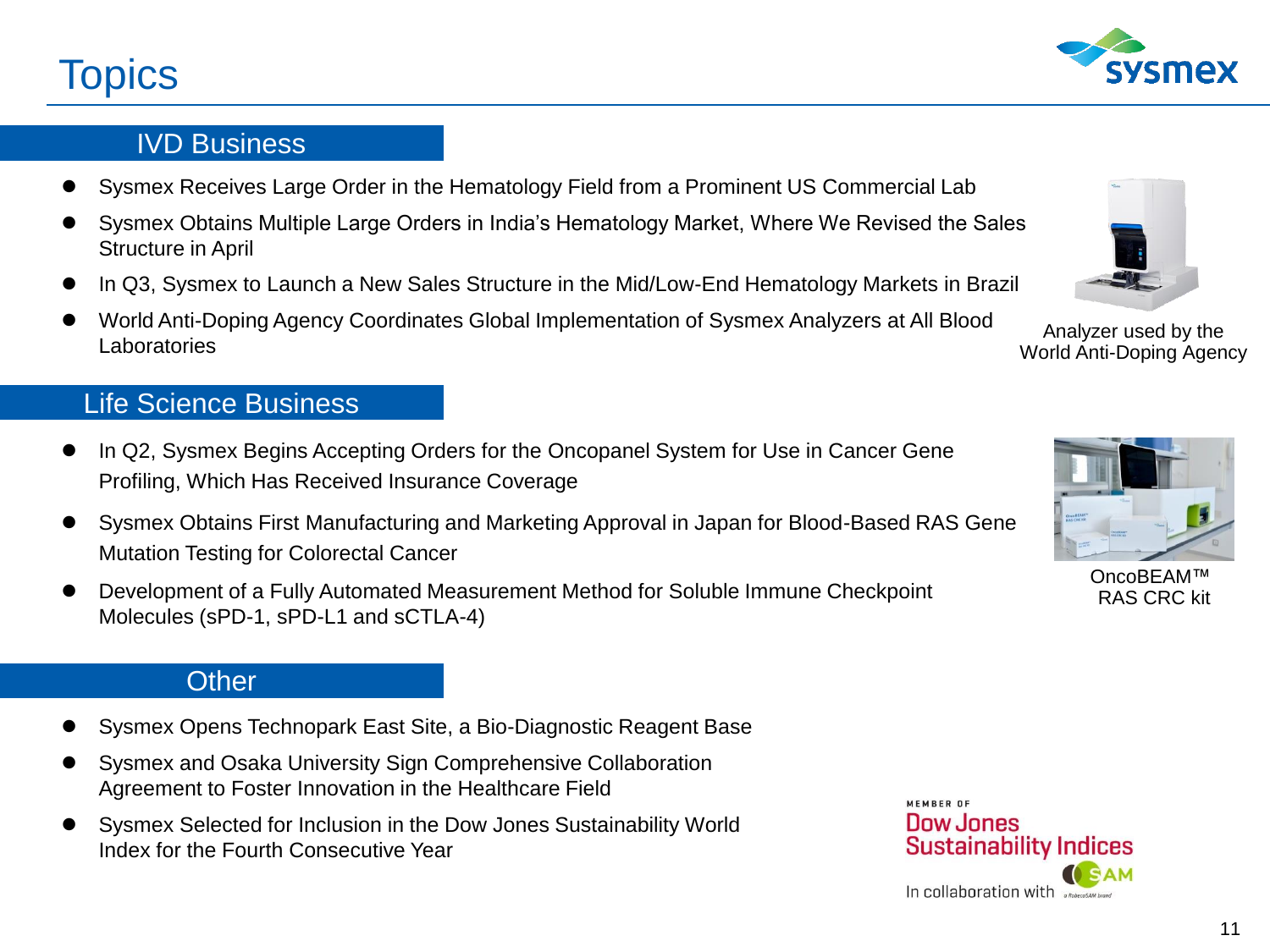### Information by Destination (Americas)







| (Billions of yen) | <b>First six months of</b><br>fiscal year ending<br><b>March 31, 2020</b> | First six months of<br>fiscal year ended<br>March 31, 2019 | YoY<br>(Previous period = 100%) |                           |  |
|-------------------|---------------------------------------------------------------------------|------------------------------------------------------------|---------------------------------|---------------------------|--|
|                   |                                                                           |                                                            | (Yen basis)                     | (Local currency<br>basis) |  |
| <b>Sales</b>      | 32.7                                                                      | 31.4                                                       | 104.4%                          | 106.1%                    |  |
| Instruments       | 8.9                                                                       | 9.4                                                        | 94.5%                           | 96.2%                     |  |
| Reagents          | 15.2                                                                      | 13.7                                                       | 111.0%                          | 112.8%                    |  |
| Services, others  | 8.5                                                                       | 8.2                                                        | 104.6%                          | 106.2%                    |  |

#### **Sales for this region rose thanks to higher sales in the United States and Canada in the hematology field, despite lower US sales in the hemostasis field and to distributors in Brazil in the hematology field.**

- Instruments: Sales decreased, with sales in the United States falling as the result of delays in the FDA approval of new products in the urinalysis field and lower sales in the hemostasis field compared with major orders received from a prominent commercial lab in the same period of the previous year.
- Reagents: Sales rose, thanks to robust reagent sales in North, Central and South America stemming from an increase in the installed hematology instrument base.

#### **Topics**

- Sysmex received a large Order in the hematology field from a prominent US commercial lab.
- In Q3, Sysmex launched a new sales structure in the mid/low-end hematology markets in Brazil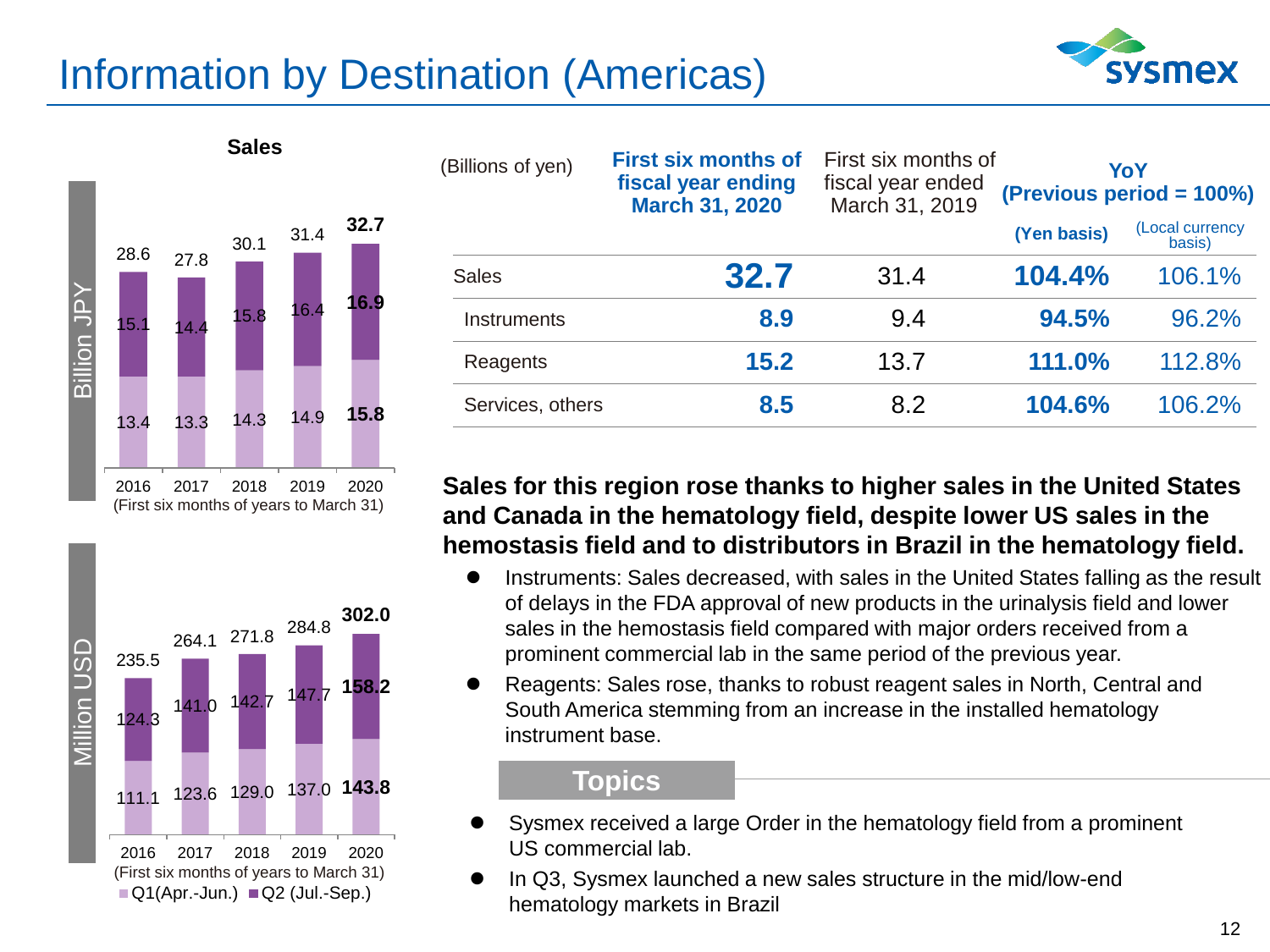### Information by Destination (EMEA)







| (Billions of yen) | <b>First six months of</b><br>fiscal year ending<br><b>March 31, 2020</b> | First six months of<br>fiscal year ended<br>March 31, 2019 | YoY<br>(Previous period = 100%) |                           |  |
|-------------------|---------------------------------------------------------------------------|------------------------------------------------------------|---------------------------------|---------------------------|--|
|                   |                                                                           |                                                            | (Yen basis)                     | (Local currency<br>basis) |  |
| <b>Sales</b>      | 37.5                                                                      | 36.0                                                       | 104.4%                          | 111.6%                    |  |
| Instruments       | 10.2                                                                      | 10.0                                                       | 102.2%                          | 109.2%                    |  |
| Reagents          | 21.6                                                                      | 20.5                                                       | 105.7%                          | 113.1%                    |  |
| Services, others  | 5.6                                                                       | 5.4                                                        | 103.3%                          | 110.5%                    |  |

#### **Sales grew, thanks to higher sales in the hematology field in emerging markets such as the Middle East, Eastern Europe and other regions. Also, the UN Series led to favorable sales in the urinalysis field.**

- **•** Instruments: Sales increased due to the acquisition of orders in the hematology field in the United Kingdom and other developed countries, as well as to favorable direct sales in Egypt. In the urinalysis field, direct sales in the United Kingdom and France remained robust, contributing to the increase.
- Reagents: Sales of hematology reagents rose, owing to an increase in the installed instrument base, mainly in emerging markets. Robust performance by the UN Series also led to higher reagent sales in the urinalysis field.

#### **Topics**

 In Q3, Sysmex will commence sales of a hematology analyzer having an automatic measurement function for red blood cells infected by malaria parasites.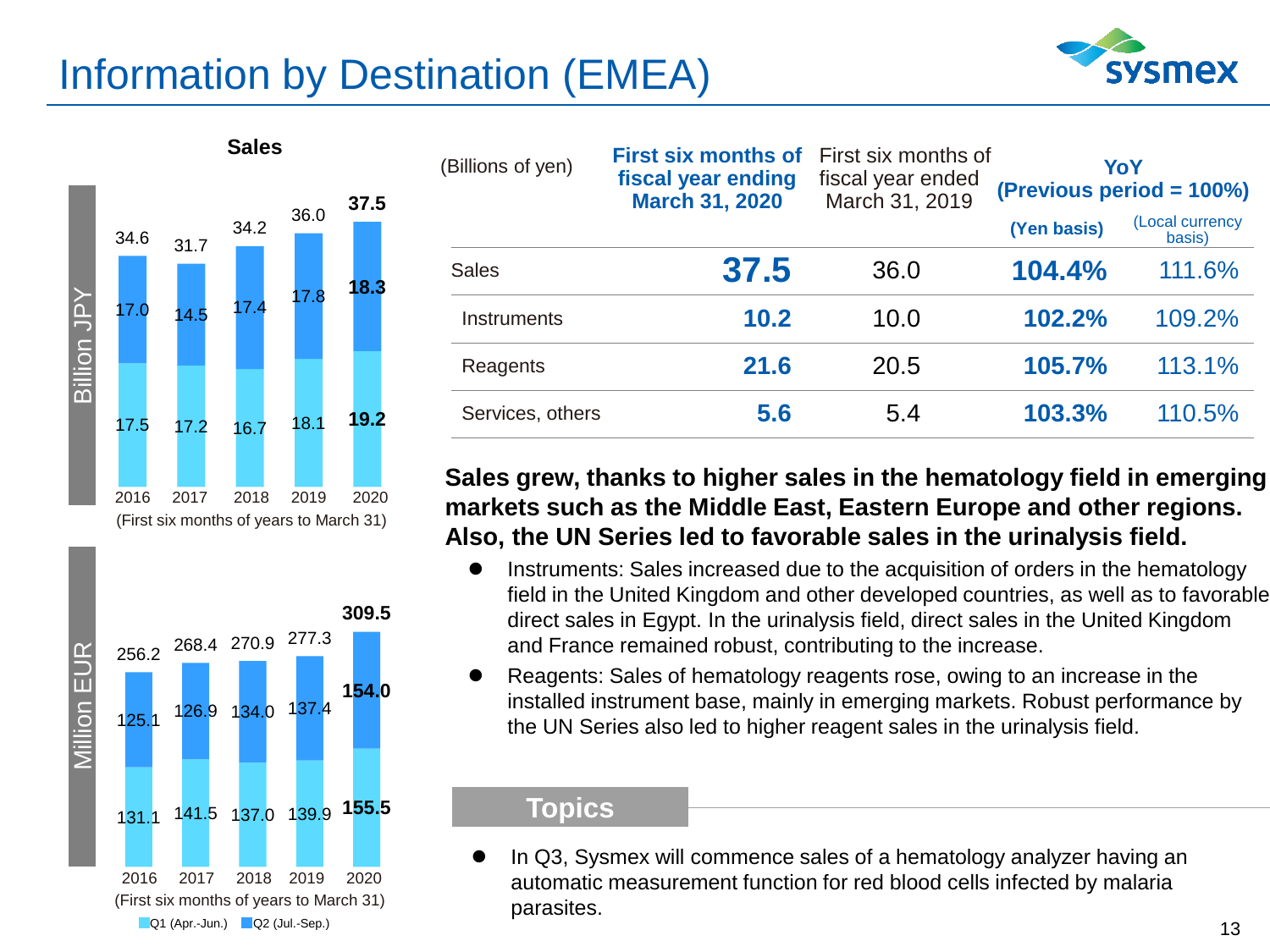### Information by Destination (China)





**Sales**



| (Billions of yen) | <b>First six months of</b><br>fiscal year ending<br><b>March 31, 2020</b> | First six months of<br>fiscal year ended<br>March 31, 2019 | YoY<br>(Previous period = 100%) |                           |  |
|-------------------|---------------------------------------------------------------------------|------------------------------------------------------------|---------------------------------|---------------------------|--|
|                   |                                                                           |                                                            | (Yen basis)                     | (Local currency<br>basis) |  |
| <b>Sales</b>      | 37.4                                                                      | 36.2                                                       | 103.3%                          | 110.4%                    |  |
| Instruments       | 9.3                                                                       | 9.6                                                        | 97.6%                           | 104.3%                    |  |
| Reagents*         | 24.2                                                                      | 25.5                                                       | 94.7%<br>(102.8%)               | 101.3%<br>$(110.0\%)$     |  |
| Services, others* | 3.8                                                                       | 1.0                                                        | 368.0%<br>(124.9%)              | 393.5%<br>(133.6%)        |  |

\* Some sales previously included in "reagents" were reclassified to "services" from the third quarter of the fiscal year ended March 31, 2019. Figures in parentheses indicate performance excluding the impact of this reclassification.

#### **Sales increased, with rises centered on reagent and service sales in the hematology, urinalysis and immunochemistry fields.**

- Instruments: In Q1, performance was affected by the concentration of demand in Q4 of the previous year. However, in Q2 sales increased on a local currency basis due to growth in the immunochemistry and hemostasis fields.
- Reagents: Solid sales in the hematology, urinalysis and immunochemistry fields drove higher sales, excluding the impact of product reclassifications.

#### **Topics**

 Sysmex launched a proprietary transport system compatible with the CS-5100, a high-end product for the hemostasis market.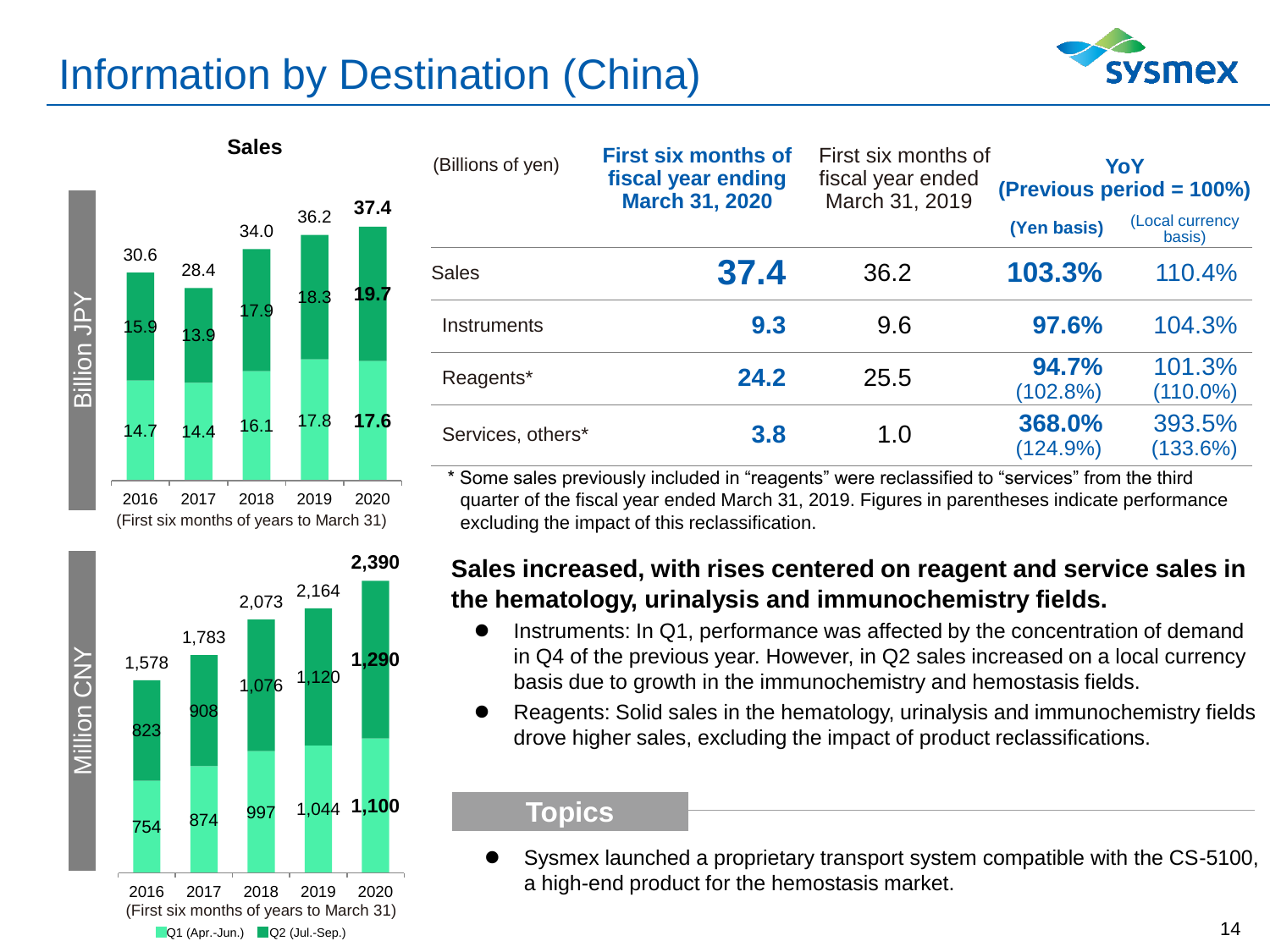### Information by Destination (AP)

**12.5** 



| (Billions of yen) | <b>First six months of</b><br>fiscal year ending<br><b>March 31, 2020</b> | First six months of<br>fiscal year ended<br>March 31, 2019 | YoY<br>(Previous period = 100%)<br>(Yen basis) |  |  |
|-------------------|---------------------------------------------------------------------------|------------------------------------------------------------|------------------------------------------------|--|--|
| <b>Sales</b>      | 12.5                                                                      | 11.6                                                       | 107.8%<br>$(120.0\%)$                          |  |  |
| Instruments       | 2.8                                                                       | 3.0                                                        | 93.5%                                          |  |  |
| Reagents          | 8.4                                                                       | 7.5                                                        | 113.3%                                         |  |  |
| Services, others  | 1.2                                                                       | 1.0                                                        | 109.7%                                         |  |  |

Note: Figures in parentheses exclude the impact of exchange rate fluctuations.

#### **Sales expanded due to an increase in sales of hematology reagents, stemming from higher sales in the hematology field in India and an outbreak of dengue fever in Southeast Asia.**

- Instruments: In addition to strong sales in the hematology field in India and Thailand, Sysmex received a large order for a transport system in Australia. However, sales were down on comparison with a major order received in Taiwan in the same period of the preceding fiscal year and lower sales in Indonesia, affected by fiscal deficits in the national health insurance plan.
- Reagents: Sales rose, as an outbreak of dengue fever led to higher sales in the hematology field in Southeast Asia, as well as a contribution from sales of immunochemistry reagents.

#### **Topics**

 In April, Sysmex commenced sales in India under a new structure in the hematology field. This arrangement progressing well, including the introduction of the XN Series at prominent commercial labs.





11.4 11.6

**Sales**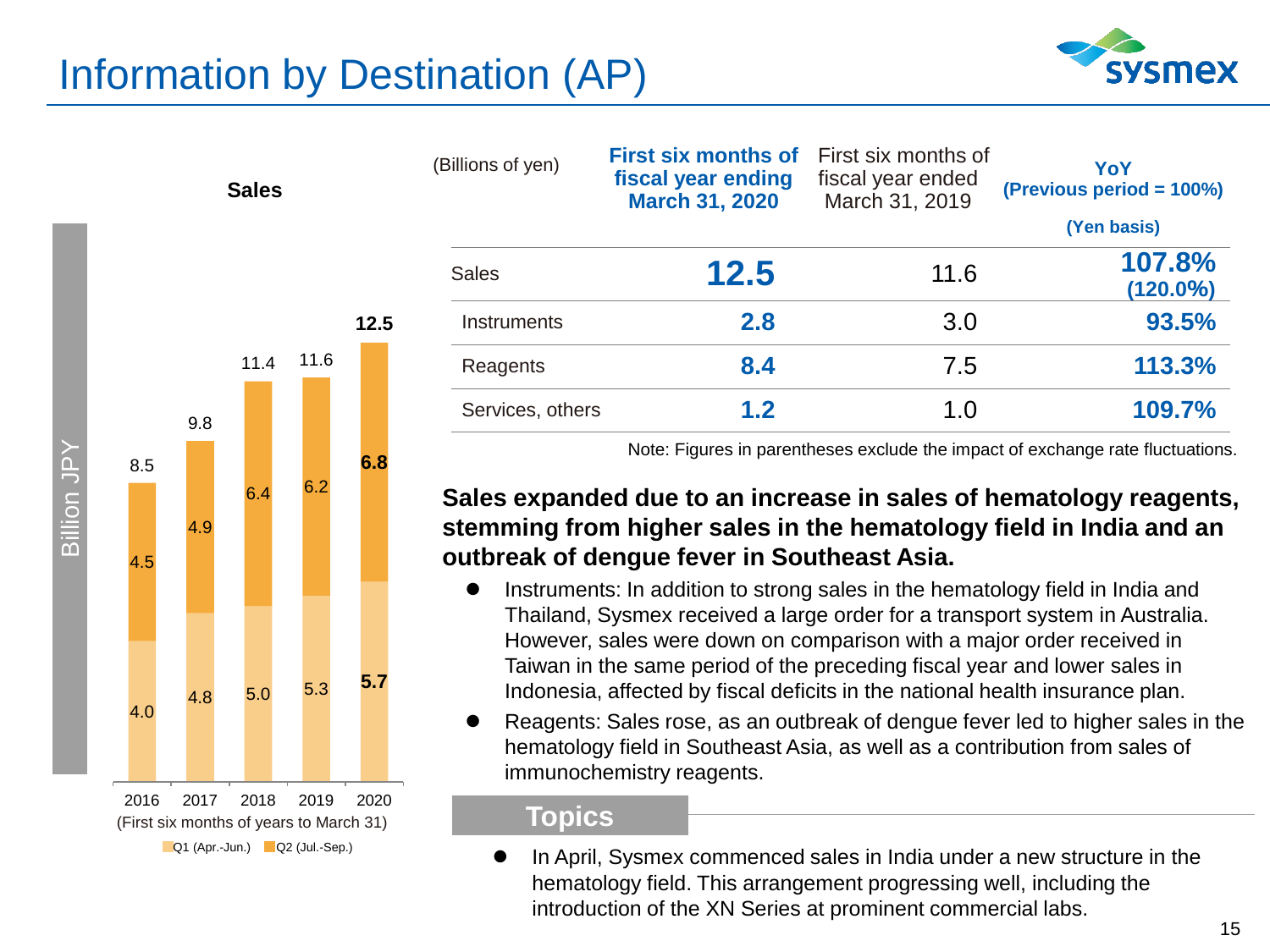### Information by Destination (Japan)



| (Billions of yen) | <b>First six months of</b><br>fiscal year ending<br><b>March 31, 2020</b> | First six months of<br>fiscal year ended<br>March 31, 2019 | YoY<br>(Previous period = 100%) |
|-------------------|---------------------------------------------------------------------------|------------------------------------------------------------|---------------------------------|
|                   |                                                                           |                                                            | (Yen basis)                     |
| <b>Sales</b>      | <b>22.6</b>                                                               | 20.9                                                       | 108.4%                          |
| Instruments       | 4.6                                                                       | 3.3                                                        | 136.6%                          |
| Reagents          | 14.6                                                                      | 14.2                                                       | 102.3%                          |
| Services, others  | 3.4                                                                       | 3.2                                                        | 105.7%                          |

**Sales rose thanks to higher sales of instruments in the hematology and hemostasis fields, as well as to favorable results of system introduction proposals.** 

- Instruments: Sales increased, due to higher demand for upgrades in the hematology field and favorable sales of a new product in the hemostasis field (the CN Series).
- Reagents: Sales grew as the result of favorable performance from hemostasis reagents and unique immunochemistry parameters.

#### **Topics**

- RIKEN GENESIS commenced assay services in Q2, following insurance coverage from June of the NCC Oncopanel system for cancer gene profiling.
- In September, Sysmex launched Caresphere™ QM, an operational support system for management.



**Sales**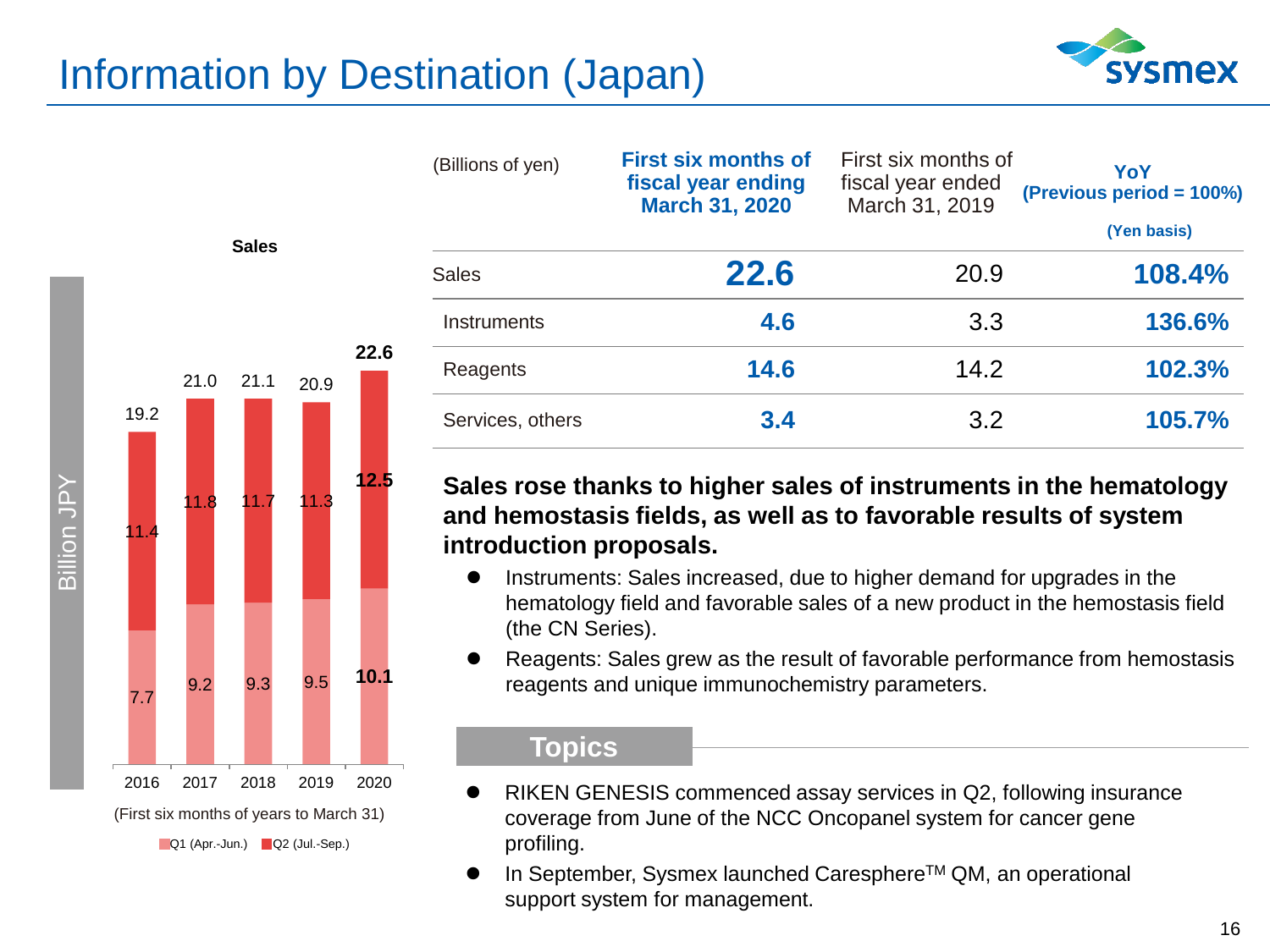

2. Consolidated Earnings Forecast for the Fiscal Year Ending March 31, 2020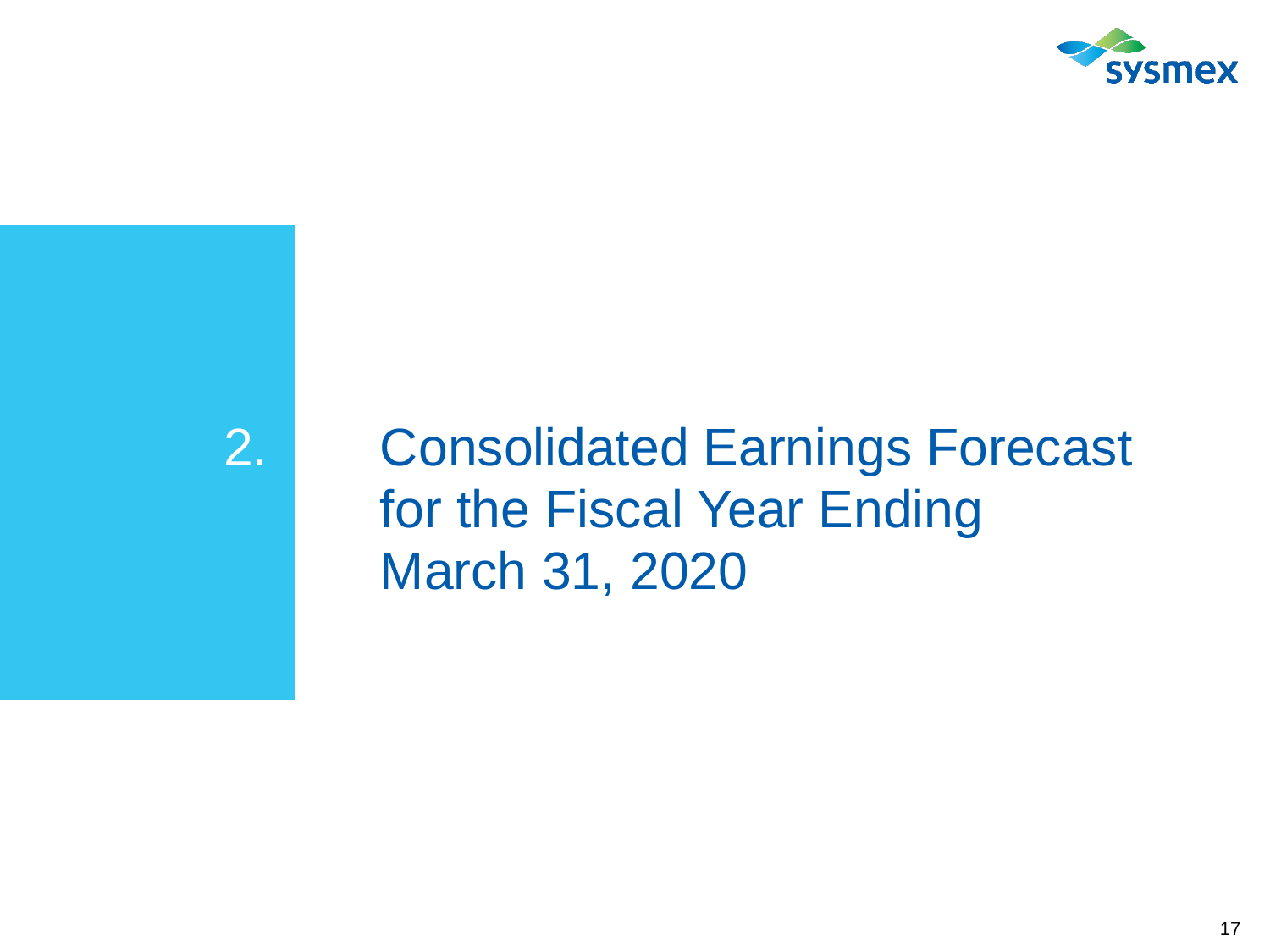Notes: Changes subsequent to the May 2019 announcement are indicated in red.

Forecast figures announced in May 2019 are indicated in parentheses, ( ).

|       |                                                                        |                                                          |                                                        |                                                                               | Consolidated Earnings Forecast for the Fiscal Year Ending March 31, 2020                                                           |                 |              |                                                                                   |
|-------|------------------------------------------------------------------------|----------------------------------------------------------|--------------------------------------------------------|-------------------------------------------------------------------------------|------------------------------------------------------------------------------------------------------------------------------------|-----------------|--------------|-----------------------------------------------------------------------------------|
|       |                                                                        | (¥320.0 billion)                                         |                                                        | Net sales: ¥310.0 billion Operating profit: ¥60.0 billion<br>(¥64.0 billion)  |                                                                                                                                    |                 |              | Operating margin: 19.4%<br>$(20.0\%)$                                             |
|       |                                                                        |                                                          |                                                        | Profit attributable to owners of the parent: ¥38.5 billion<br>(442.0 billion) |                                                                                                                                    |                 |              | Profit attributable to owners of the<br>parent to net sales: <b>12.4% (13.1%)</b> |
|       | Planned<br>Investment                                                  | Capital expenditure:<br>¥14.0 billion<br>(Tangible only) |                                                        |                                                                               | Depreciation and amortization: ¥24.0 billion<br>(Including changes in lease accounting<br>standards due to the adoption of IFRS16) |                 | ¥22.0 billon | R&D expenditure:                                                                  |
|       |                                                                        |                                                          |                                                        |                                                                               |                                                                                                                                    |                 |              | (Billions of yen)                                                                 |
|       |                                                                        |                                                          |                                                        |                                                                               | 293.5                                                                                                                              |                 | 310.0        | (Up 5.6%)                                                                         |
|       | • Assumed Exchange Rates<br>Full year<br>(Revised in<br>November 2019) | Second Half<br>(Revised in<br>November 2019)             | Previous year<br>(Fiscal year ended<br>March 31, 2019) | 281.9                                                                         | 61.2                                                                                                                               |                 | 60.0         |                                                                                   |
| 1 USD | ¥108.3                                                                 | ¥108.0                                                   | ¥110.9                                                 | 59.0                                                                          |                                                                                                                                    |                 |              | (Down 2.1%)                                                                       |
| 1 EUR | ¥120.7                                                                 | ¥120.0                                                   | ¥128.4                                                 |                                                                               |                                                                                                                                    |                 |              |                                                                                   |
| 1 CNY | ¥15.5                                                                  | 415.3                                                    | ¥16.5                                                  |                                                                               |                                                                                                                                    |                 |              |                                                                                   |
|       |                                                                        | <b>Exchange Rate Sensitivity</b>                         |                                                        | 39.2                                                                          | 41.2                                                                                                                               |                 | 38.5         | (Down 6.6%)                                                                       |
|       | Net sales<br>(year)                                                    | Operating profit<br>(year)                               |                                                        |                                                                               |                                                                                                                                    |                 |              |                                                                                   |
|       | <b>USD</b><br>¥0.63 billion                                            | ¥0.21 billion                                            |                                                        | 2018                                                                          | 2019                                                                                                                               |                 |              |                                                                                   |
|       | <b>EUR</b><br>¥0.45 billion                                            | ¥0.11 billion                                            |                                                        |                                                                               | (Fiscal years to March 31)                                                                                                         | 2020 (Forecast) |              |                                                                                   |
|       | <b>CNY</b><br>¥5.23 billion                                            | ¥4.05 billion                                            |                                                        | Net sales                                                                     |                                                                                                                                    |                 |              |                                                                                   |
|       |                                                                        |                                                          |                                                        | -Operating Profit                                                             | -Profit attributable to owners of the parent                                                                                       |                 |              | 1                                                                                 |

## **sysmex**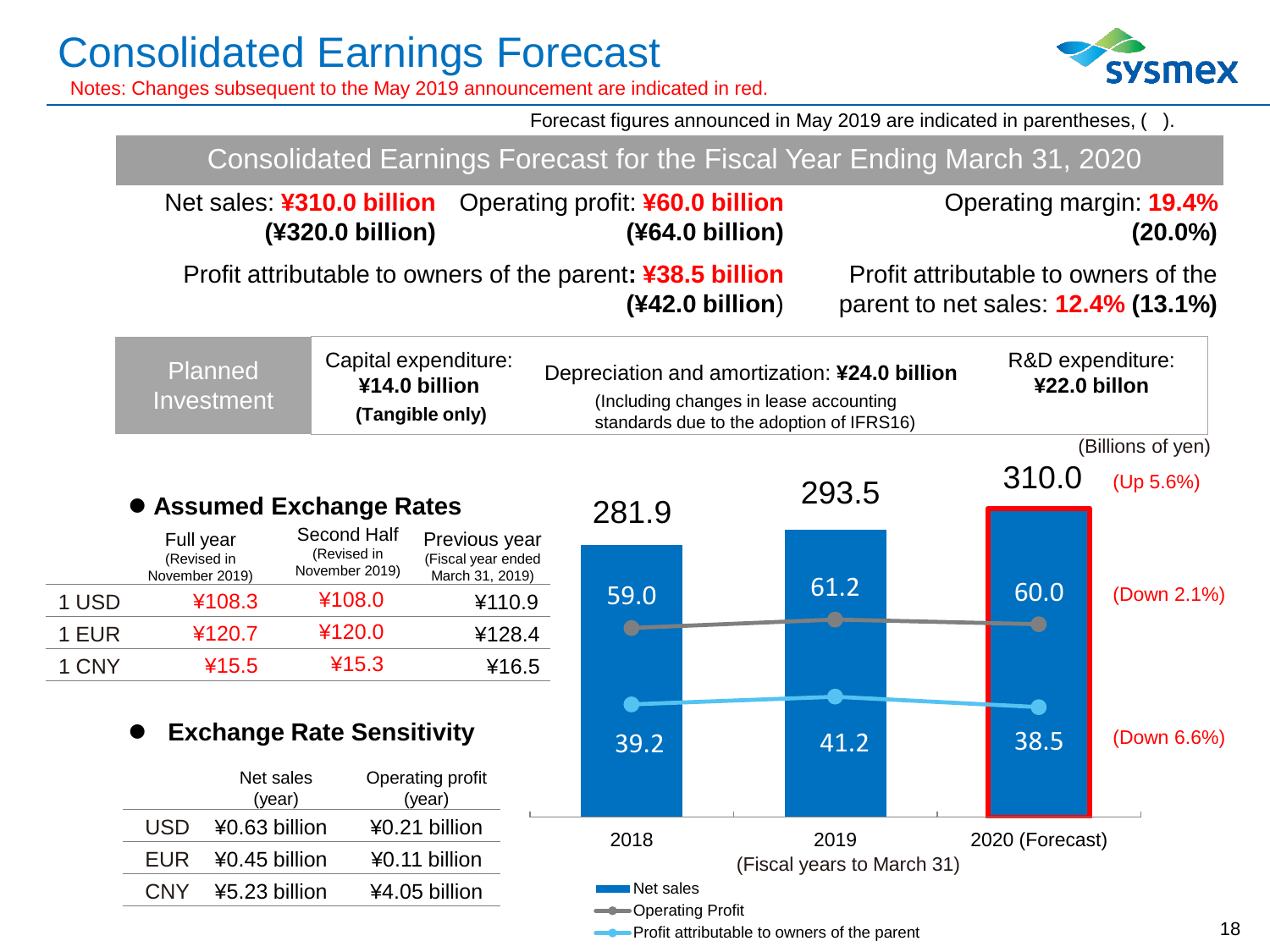### Revised Earnings Forecast for the Fiscal Year Ending March 31, 2020 (By Destination)



Figures in red have been revised subsequent to May 2019 announcement.

(Billions of yen)

|              |             | <b>Previous</b><br>forecast<br>(Announced in<br>May 2019) | <b>Current forecast</b><br>(Revised in<br>November 2019) | Change<br>(Against<br>previous<br>forecast) | Percentage<br>change<br>(Against<br>previous<br>forecast) | <b>Fiscal year</b><br>ended March<br>31, 2019 |
|--------------|-------------|-----------------------------------------------------------|----------------------------------------------------------|---------------------------------------------|-----------------------------------------------------------|-----------------------------------------------|
| <b>Sales</b> |             | 320.0                                                     | 310.0                                                    | $-10.0$                                     | $-3.1%$                                                   | 293.5                                         |
|              | Americas    | 76.7                                                      | 75.9                                                     | $-0.8$                                      | $-1.0%$                                                   | 70.5                                          |
|              | <b>EMEA</b> | 80.4                                                      | 77.5                                                     | $-2.9$                                      | $-3.6%$                                                   | 75.6                                          |
| Region       | China       | 87.1                                                      | 80.8                                                     | $-6.3$                                      | $-7.2\%$                                                  | 78.2                                          |
|              | AP          | 27.6                                                      | 27.6                                                     | 0.0                                         | 0.0                                                       | 25.0                                          |
|              | Japan       | 48.2                                                      | 48.2                                                     | 0.0                                         | 0.0                                                       | 44.0                                          |

|      | Full year<br>(Announced in May 2019) | Full year<br>(Revised in Nov. 2019) | Second half<br>(Revised in Nov. 2019) | Previous year<br>(Fiscal year ended<br>March 31, 2019) |
|------|--------------------------------------|-------------------------------------|---------------------------------------|--------------------------------------------------------|
| 1USD | ¥110.0                               | ¥108.3                              | ¥108.0                                | ¥110.9                                                 |
| 1EUR | ¥125.0                               | ¥120.7                              | 4120.0                                | ¥128.4                                                 |
| 1CNY | ¥16.5                                | ¥15.5                               | 415.3                                 | ¥16.5                                                  |
|      |                                      |                                     |                                       |                                                        |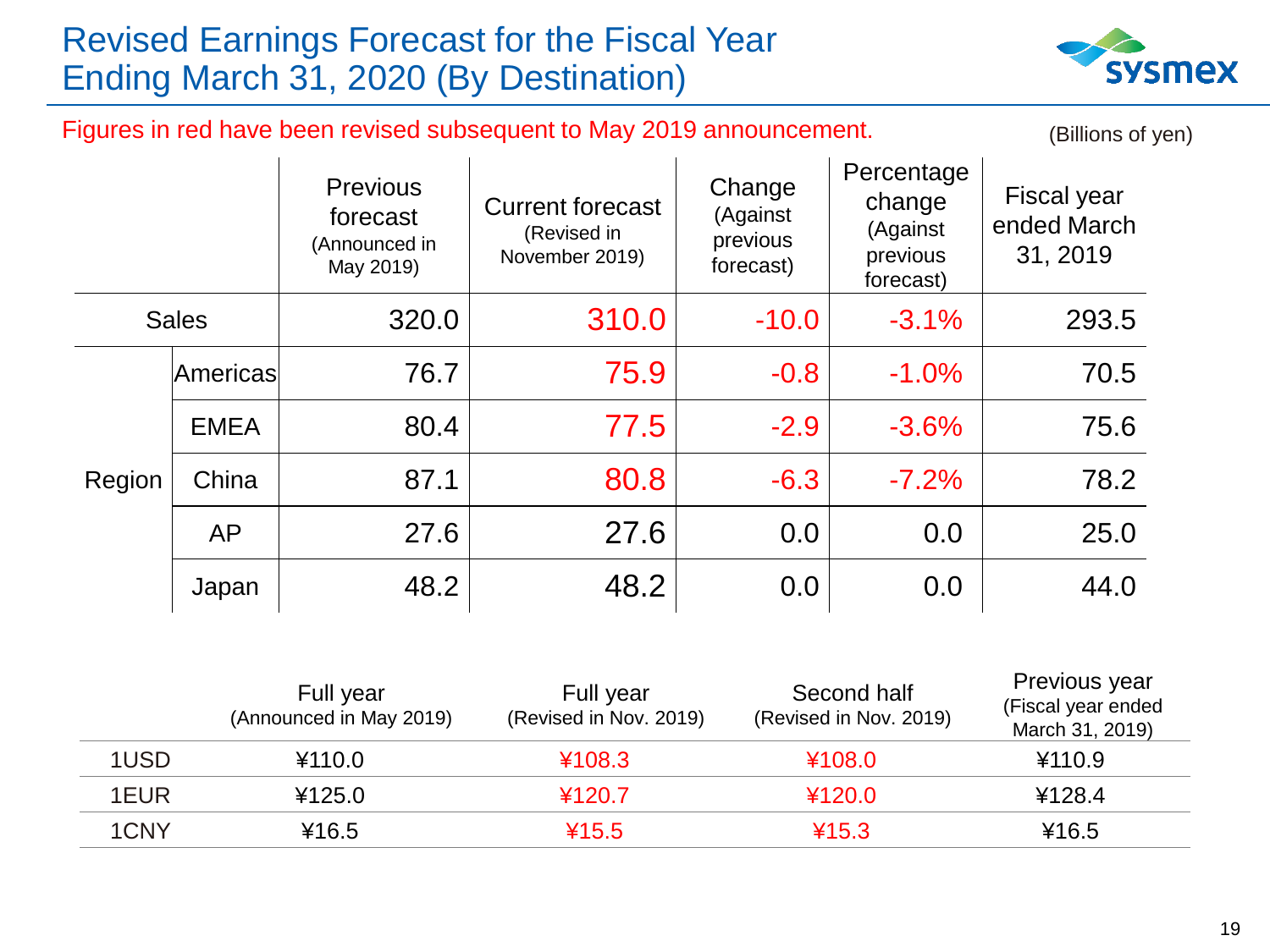### Dividend Forecast



### **Proposal corresponds to 18th consecutive year of increases**

・No change from our initial forecast at the beginning of the year

|                                                                  | Interim<br>dividend | Year-end<br>dividend | <b>Total</b> | <b>Dividend</b><br>ratio |
|------------------------------------------------------------------|---------------------|----------------------|--------------|--------------------------|
| Initial forecast for the<br>fiscal year ending<br>March 31, 2020 | 436                 | ¥36                  | 472          | 39.0%                    |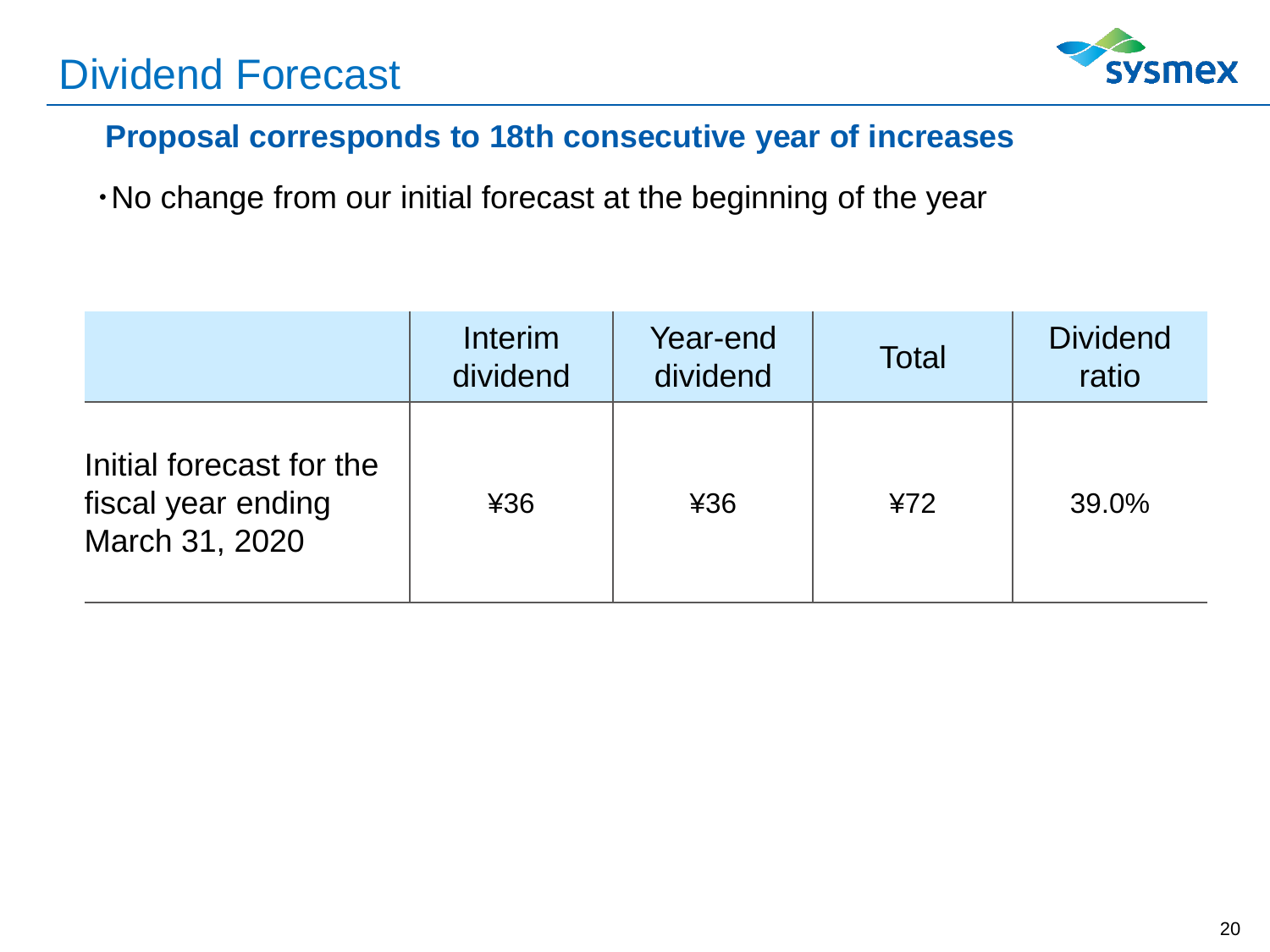### Reference: Results by Geographic Region (Sales and Operating Profit)



(Billions of yen)

|             |                             | First six months of<br>fiscal year ending | First six months of<br>fiscal year ended | YoY<br>(Previous period =<br>100%) |                   |
|-------------|-----------------------------|-------------------------------------------|------------------------------------------|------------------------------------|-------------------|
|             |                             | March 31, 2020                            | March 31, 2019                           | Yen                                | Local<br>currency |
| Americas    | Sales to external customers | 30.2                                      | 29.2                                     | 103.5%                             | 105.1%            |
|             | Operating profit            | 0.9                                       | 1.5                                      | 62.4%                              | 63.4%             |
| <b>EMEA</b> | Sales to external customers | 38.1                                      | 37.0                                     | 103.1%                             | 110.2%            |
|             | Operating profit            | 3.8                                       | 3.1                                      | 121.7%                             | 127.8%            |
| China       | Sales to external customers | 37.3                                      | 36.1                                     | 103.3%                             | 110.5%            |
|             | Operating profit            | 4.1                                       | 5.5                                      | 74.8%                              | $80.6\%$          |
| <b>AP</b>   | Sales to external customers | 12.4                                      | 11.4                                     | 108.1%                             |                   |
|             | Operating profit            | 1.6                                       | 1.4                                      | 110.0%                             |                   |
| Japan*      | Sales to external customers | 24.8                                      | 22.2                                     | 111.3%                             |                   |
|             | Operating profit            | 17.9                                      | 17.5                                     | 102.1%                             |                   |

\*Includes sales to IDEXX and other external customers